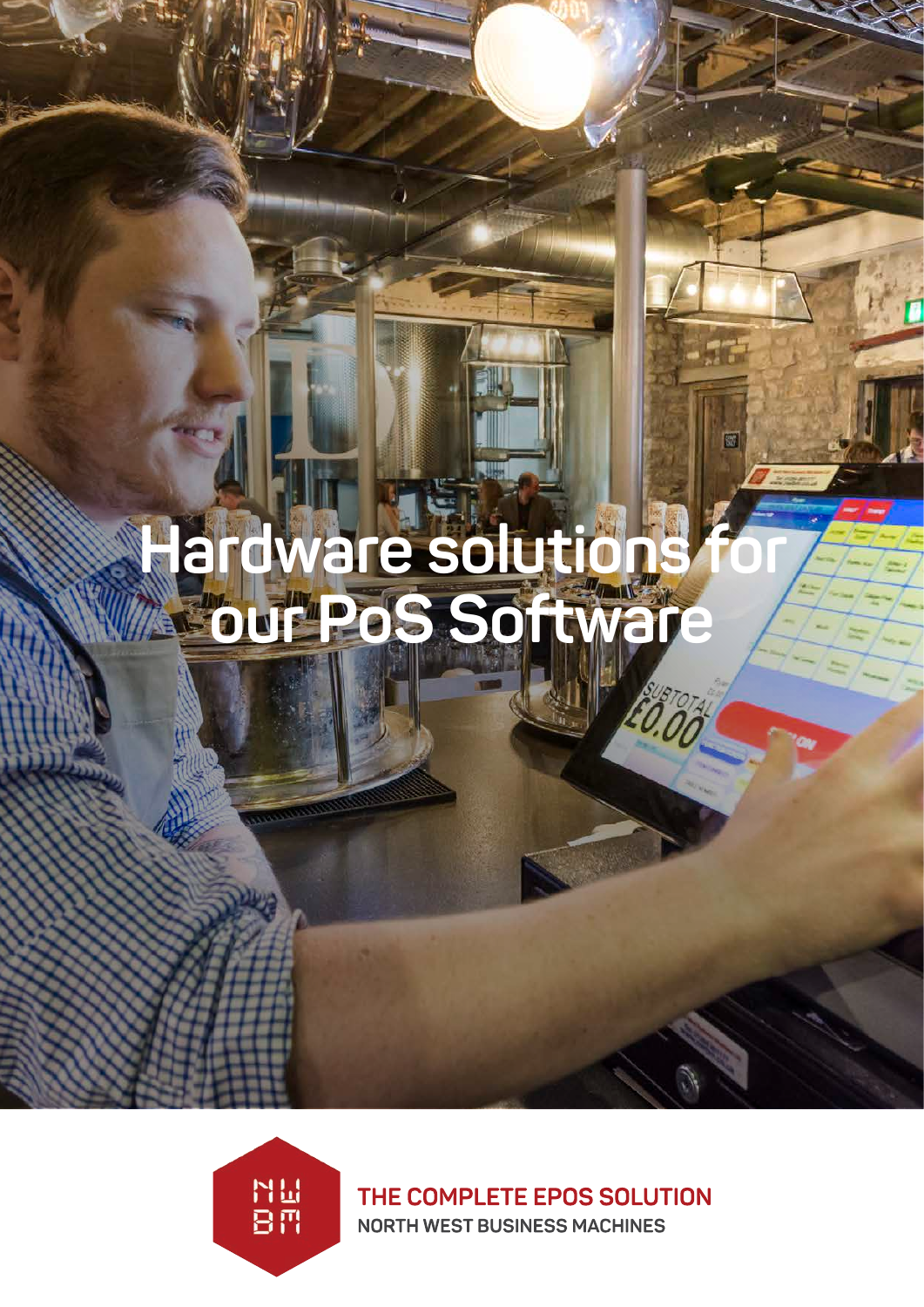# Modern, sharp design, enhanced definition, robust & durable





**www.nwbm.co.uk**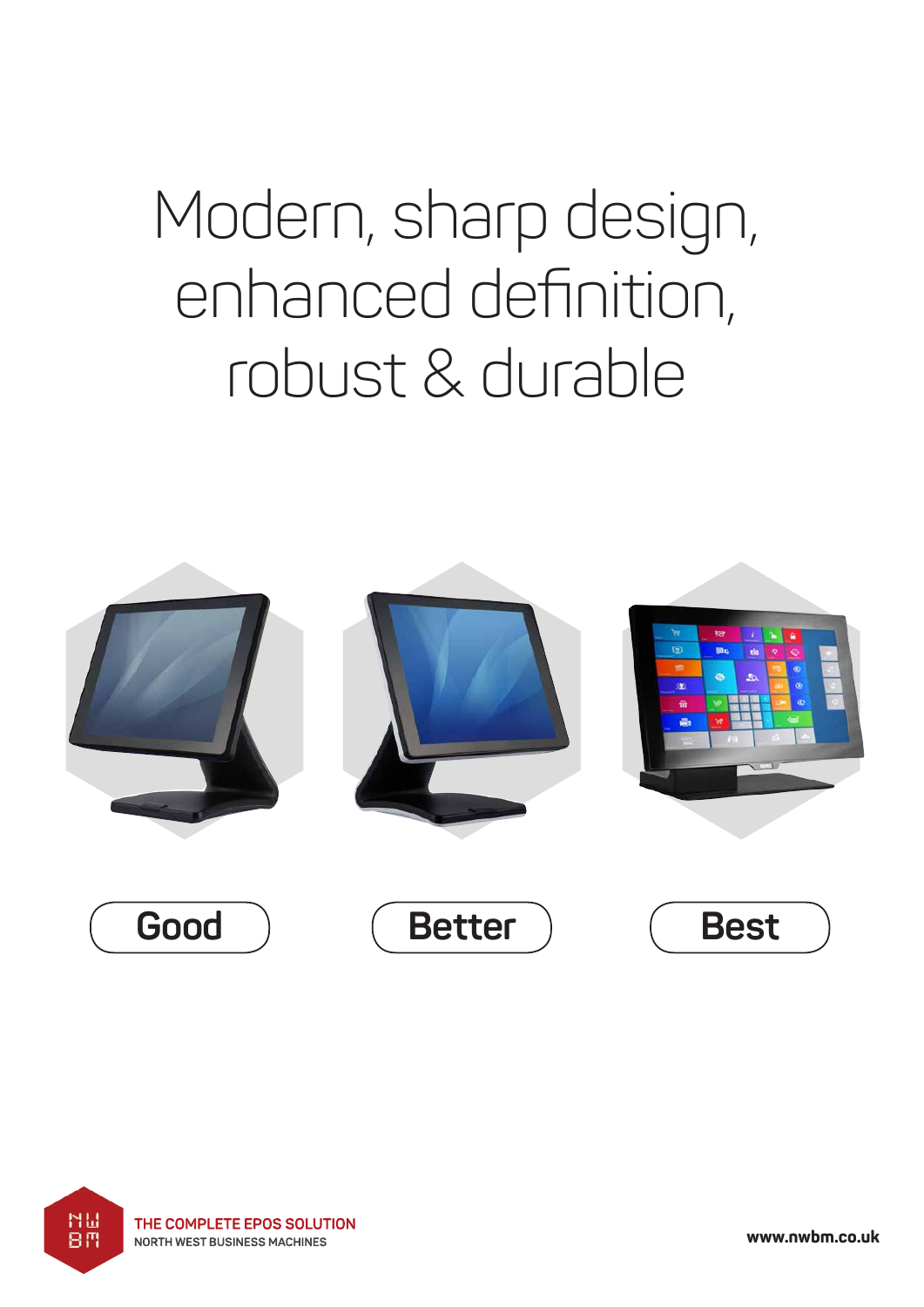

#### **System**

CPU: Intel Celeron N2807 (Dual Core up to 2.16Ghz RAM: DDR III 1 Slot (upto 4GB)

#### **Display**

LCD: 15" LED Backlight LCD (1024 x 768) Touch: PCAP Touch

#### **Interface**

Serial: 3 Ports (RI/5V/12V Bios Selectable) (1 Port: RS-422/485 (Jumper Selectable) USB: 2.0: 6 Ports Ethernet: 1 Port VGA: 1 Port Drawer: 1 Port/2CH (12V/24V Selectable) Audio: 1 Port (Line Out)

# **Optional**

MSR: 1/2/3 Track Support (USB) Rear Display: VFD (20CH X 2 Line, 256 x 32 Graphic). LCD (9.7", 15" Touch Option)

Wall Mount: VESA Wall Mount Stand: V Stand

#### **Software**

OS: POSReady7/Windows 8.1 Industry Retail/Windows 10 loT Enterprise

**Power supply**

DC 12V/5A (60W)

#### **Dimension**

379 (W) x 264 (H) x 362 (D)mm

# **Weight**

6.0kg

# **Colour**

Black

#### **Certifications**

CE/FCC/CB/CTUVus (NRTL) / RoHS/IP55 Rated

# **Suitable for Hospitality, Retail, Leisure & Education**

We can source alternative hardware if you have seen something you like, but these are the terminals we recommend.



**www.nwbm.co.uk**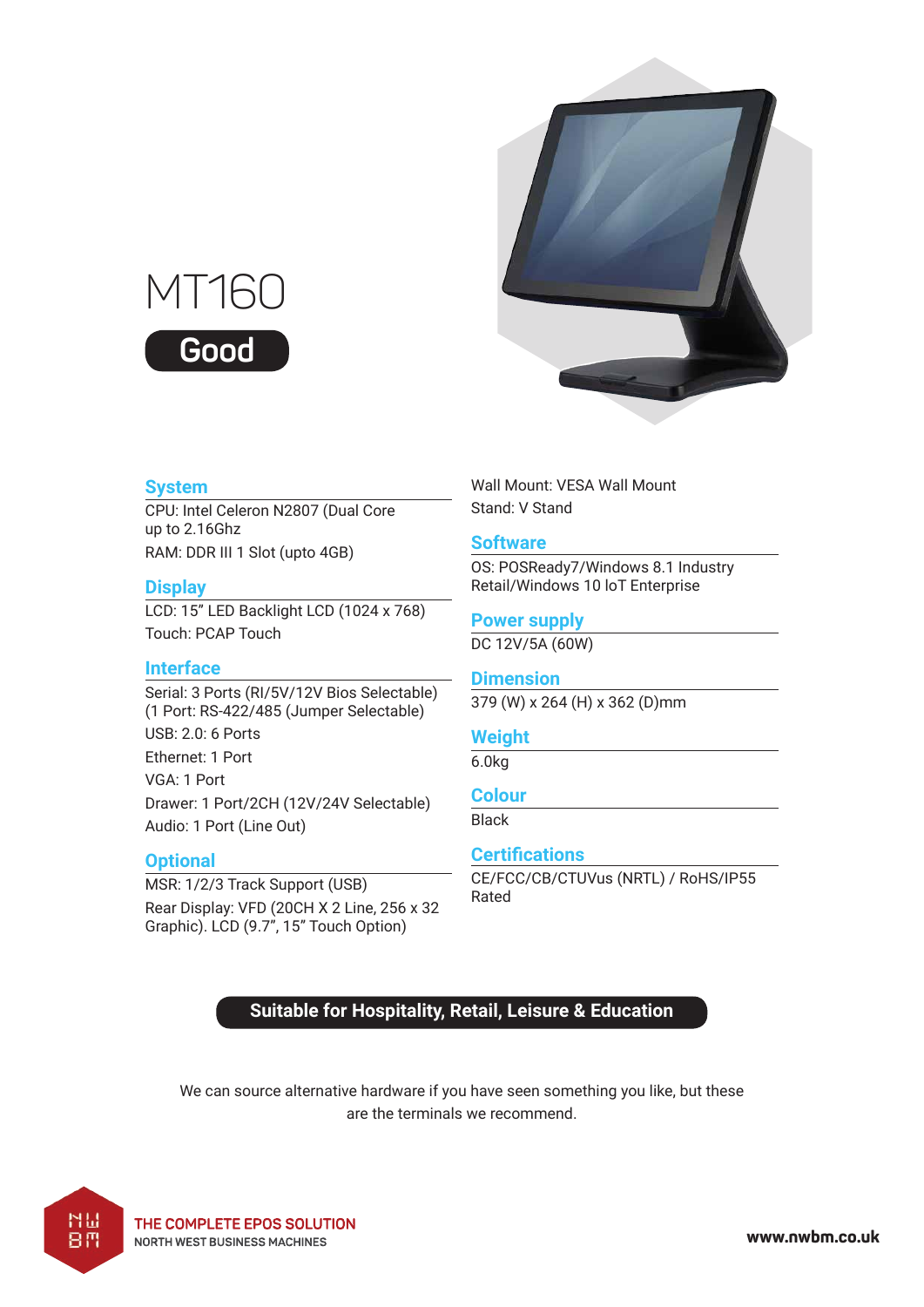



#### **System**

CPU: Intel N3160 (Quad Core up to 2.24Ghz) RAM: DDR III 1 Slot (upto 8GB)

#### **Display**

LCD: 15" LED Backlight LCD (1024 x 768) Touch: PCAP Touch

#### **Interface**

Serial: 3 Ports (RI/5V/12V Bios Selectable) (1 Port: RS-422/485 (Jumper Selectable) USB: 2.0: 4 Ports/3.0 2 Ports Ethernet: 1 Port VGA: 1 Port Drawer: 1 Port/2CH (12V/24V Selectable) Audio: 1 Port (Line Out)

#### **Optional**

MSR: 1/2/3 Track Support (USB) Rear Display:VFD (20CH X 2 Line, 256 x 32 Graphic). LCD (9.7", 15" Touch Option)

Wall Mount: VESA Wall Mount Stand: V Stand

# **Software**

OS: POSReady7/Windows 8.1 Industry Retail/Windows 10 loT Enterprise

**Power supply** DC 12V/5A (60W)

**Dimension** 379 (W) x 264 (H) x 362 (D)mm

# **Weight**

6.0kg

# **Colour**

Black/White

# **Certifications**

CE/FCC/CB/CTUVus (NRTL) / RoHS/IP55 Rated

# **Suitable for Hospitality, Retail, Leisure & Education**

We can source alternative hardware if you have seen something you like, but these are the terminals we recommend. Also available in black and white.



**www.nwbm.co.uk**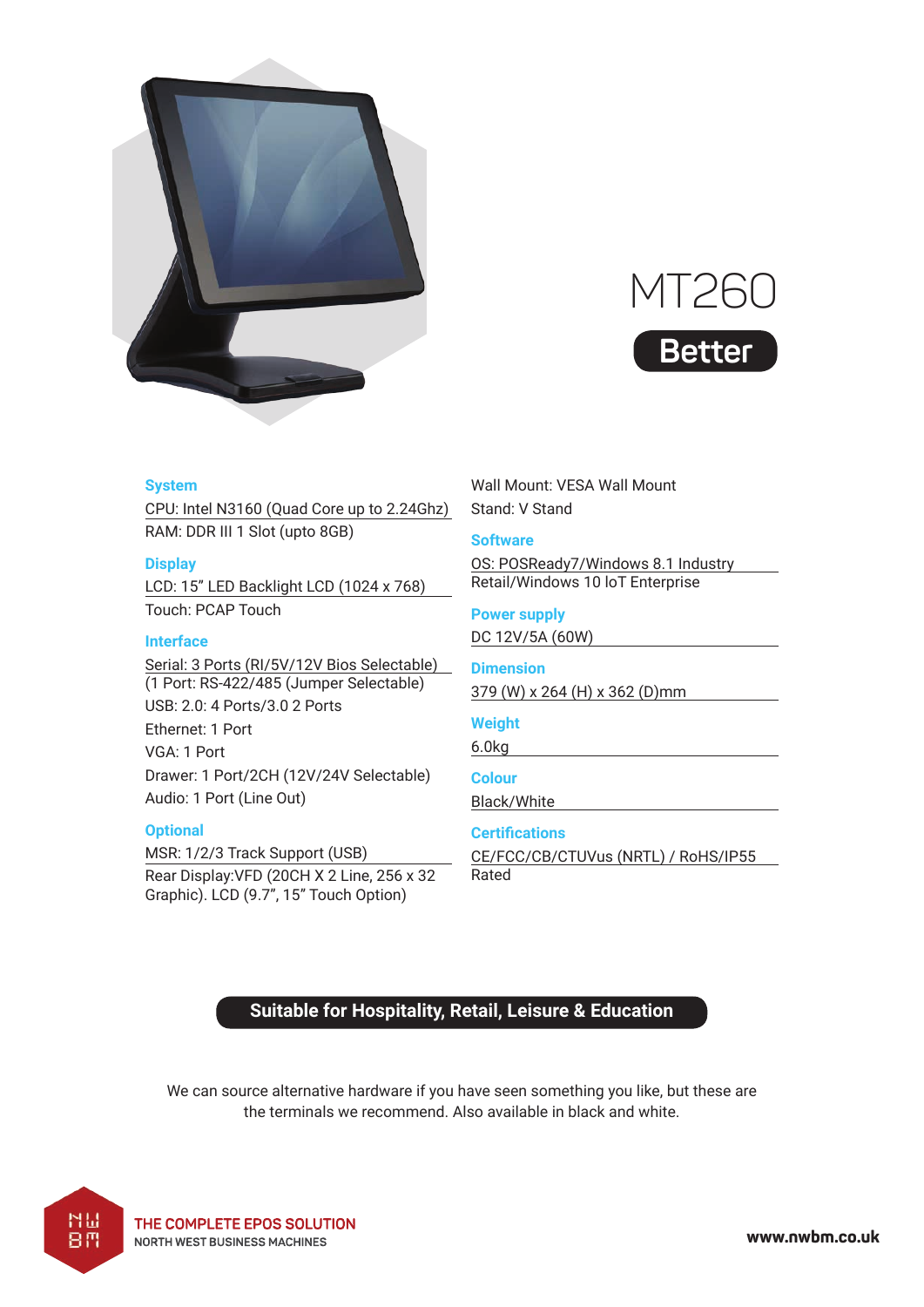



#### **System**

CPU: Broadwell I3 5010U or BayTrail J1900 Quad-Core

RAM: DDR3 SODIMM 4 GB as standard (up to 8 GB) SSD: 2.5'' 64 GB

#### **Display**

LCD: 15'' TFT (1024 x 768) or 15.6'" (1366 x 768) (Y uno wide), LED back-lighting

Touchscreen: Flat, zero bezel multi-touch screen – with projected, capacitive panel (PCAP) Brightness: 15'' - 250 cd/m2 ; 15.6'' - 200 cd/m2

# **Interface**

Serial: 4 serial ports (+ 5/12 V power supply for COM3 / COM4) USB: 5 USB 2.0 ports + 1 USB 3.0 port LAN: 10/100/1000Base-T 2nd Screen: Port with support for HDMI, DVI and VGA (mini Display Port)

# **Miscellaneous**

EMI: CE/FCC Class A Safety: LVD, external adaptor UL c/us, CE, TUV, etc. Operating Temperature: 0-40 °C Front: Dust and splash-proof Colours: Black or White Materials: Polycarbonate (cover) + aluminium (structure)

Dimensions: (W x D x H) - 360.1 x 171.5 x 316.1 mm (15.1'' format) 402.2 x 171.5 x 295.3 mm (15.6'' Wide format)

Weight: 10–11 kg depending on the option (15.1'' format) 11–12 kg (15.6''Wide format)

#### **Software**

Windows 8 Industry, Windows 7 Pro, POS Ready 7, Linux, Androïd

### **Power supply**

+ external 19 V DC

# **Optional Extras**

Multi-Technology reader: for combined reading of MSR and RFID (high and low frequences), Bluetooth (BLE), NFC.

Addimat and/or Dallas readers: 1 slot, at right of EPOS terminal

Fingerprint reader: Yes

Barcode reader: 1D and 2D

Customer display: 20 characters x 2 lines (VFD)

2nd screen: 10.1'' - 16:9 1024 x 600 Flat LED screen (EPOS digital signage)

WIFI: Internal, 802.11 b/g/n

VESA fixings option(s): For wall or pole-mounted applications (no base nor stand)

Simple screen option(s): This EPOS terminal is available in a monitor version (15.1'' and 15.6'' touchscreens)

# **Suitable for Hospitality, Retail, Leisure & Education**

We can source alternative hardware if you have seen something you like, but these are the terminals we recommend. Also available in white.